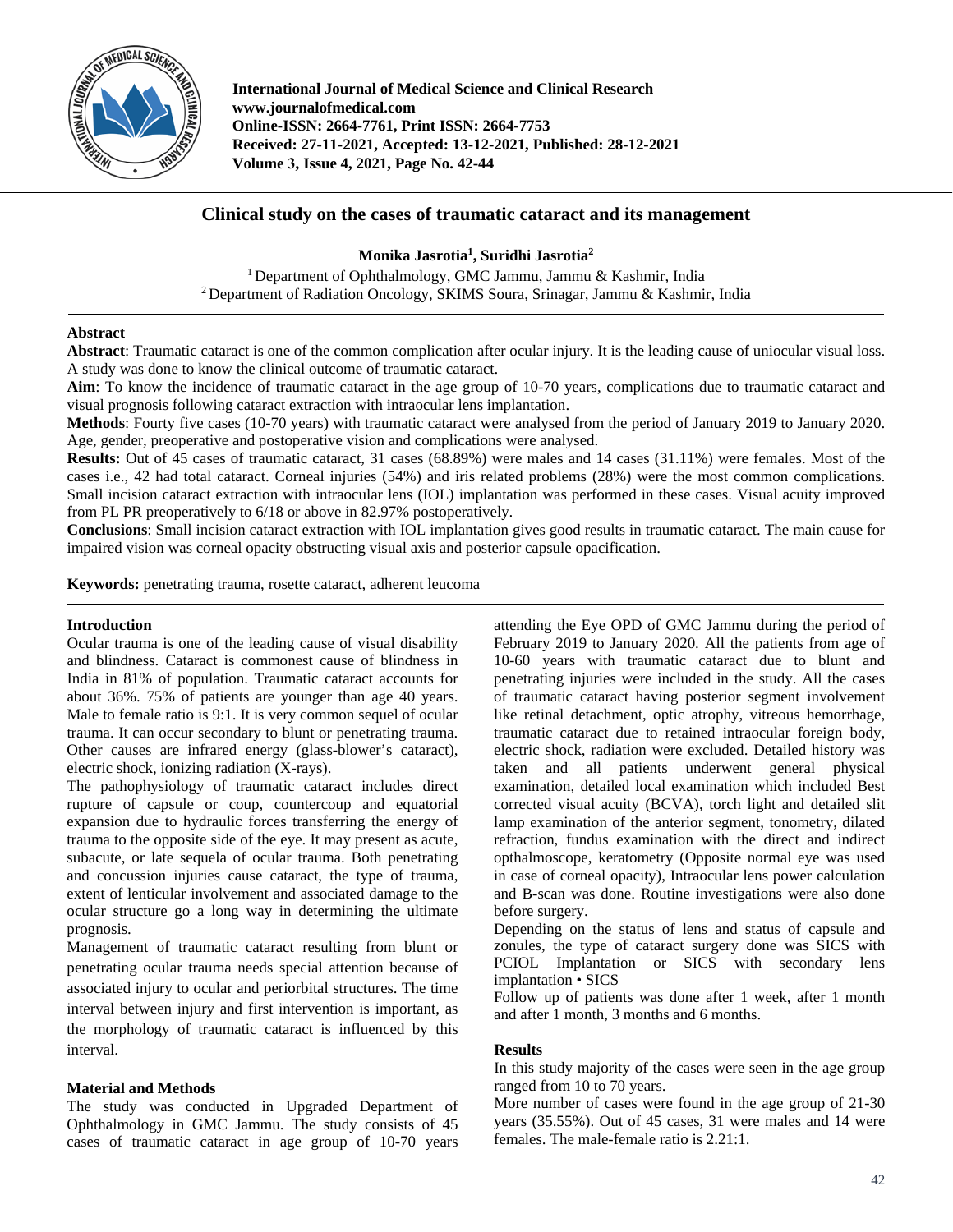**Table 1:** Age and gender distribution

| Age group | <b>Males</b> | <b>Females</b> | <b>Total</b> | $\frac{0}{0}$ |
|-----------|--------------|----------------|--------------|---------------|
| $10-20$   |              |                |              | 6.67%         |
| $21-30$   |              |                | 16           | 35.55%        |
| $31 - 40$ |              |                | 13           | 28.89%        |
| $41 - 50$ |              |                |              | 15.55%        |
| $51-60$   |              |                |              | 6.67%         |
| 61-70     |              |                |              | 6.67%         |



**Fig 1:** showing gender distribution.

| Table 2: Type of trauma |  |  |
|-------------------------|--|--|
|-------------------------|--|--|

| <b>Type of Trauma</b> | <b>Males</b> | <b>Females</b> | <b>Total</b> | $\frac{6}{9}$ |
|-----------------------|--------------|----------------|--------------|---------------|
| Blunt                 |              |                |              | 33.33%        |
| Penetrating           |              |                |              | 66.67%        |
| Total                 |              |                |              | 00            |

|  |  |  |  | Table 3: Type of cataract |
|--|--|--|--|---------------------------|
|--|--|--|--|---------------------------|

| <b>Type of Cataract</b> | <b>Number</b> |
|-------------------------|---------------|
| Total lens opacity      |               |
| Rosette                 |               |

41 cases of traumatic cataract had total lens opacity and 4 cases have rosette cataract.

**Table 4:** showing duration between trauma and surgery.

| <b>Duration</b> | No of cases |        |
|-----------------|-------------|--------|
| Within a week   |             | 6.67%  |
| Within a month  |             | 31.11% |
| Within a year   |             | 48.89% |
| year            |             | 13.33% |

Duration between trauma and surgery varied in different cases. 48.89% cases underwent surgery within 1 year. 31.11% cases underwent surgery within a month.

**Table 5**: Associated ocular damage.

| <b>Associated ocular damage</b> | Number $(n=45)$ | $\frac{0}{0}$ |
|---------------------------------|-----------------|---------------|
| Corneal injuries                | 25              | 55.55%        |
| Iris                            |                 | 20%           |
| <b>Adherent Leucoma</b>         |                 | 6.67%         |
| Posterior synchiae              |                 | 8.89%         |
| Dislocated lens                 |                 | 8.89%         |

Patients of traumatic cataract had associated ocular damage and visual prognosis is dependent on the severity of injury. 55.55 % cases had corneal injuries in the form of corneal scars or opacity. 8.89 % cases had posterior synchiae and 6.67 % cases had adherent leucoma. Injury to iris occurred in 20 % cases.

|  |  |  |  | Table 6: Type of surgery done. |  |
|--|--|--|--|--------------------------------|--|
|--|--|--|--|--------------------------------|--|

| Type of surgery                        | <b>Number</b> | $\frac{6}{9}$ |
|----------------------------------------|---------------|---------------|
| SICS with PCIOL Implantation           |               | 91.11%        |
| Sics with Secondary PCIOL Implantation |               | 8.89%         |

In 91.11 % cases Small incision cataract surgery with Posterior chamber intraocular lens implantation was done.

| Table 7: Preoperative visual acuity |  |
|-------------------------------------|--|
|                                     |  |

| <b>Preop VA</b> | Number $(n=45)$ |        |
|-----------------|-----------------|--------|
| PI /PR          |                 | 82.22% |
| HМ              |                 | 8.89%  |
| CF at 1 m       |                 | 8 89%  |

**Table 8:** Final visual acuity after surgery

| Post op VA    | Number $(n=41)$ | $\frac{6}{6}$ |
|---------------|-----------------|---------------|
| $6/6 - 6/18$  |                 | 75.60%        |
| $6/18 - 6/60$ |                 | 21.95%        |
| $3/60$ - less |                 | 2.43%         |

## **Discussion**

This study included 45 cases of traumatic cataract in GMC Jammu. Male to female ratio was 2.21:1.

**Table 9**: Comparison of gender wise distribution of traumatic cataract cases.

| Gender | $al(n=687)$ | Shah MA et   Krishnamachiary et al   Present study<br>$(n=237)$ | $(n=45)$   |
|--------|-------------|-----------------------------------------------------------------|------------|
| Female | 195(28.4%)  | $110(46.41\%)$                                                  | 14(31.11%) |
| Male   | 492(75.61%) | 127(53.59%)                                                     | 31(68.89%) |

Daljit Singh *et al* [3] stated that majority (49.17%) of traumatic cataract patients ranged between 11-30 yrs which is consistent with the present finding i.e. cases ranged between 11-30yrs were 42.22 %.

**Table 10:** Comparison of Age wise distribution.

| Age group | Diljit Singh et al (n=61) | Present study $(n=45)$ |
|-----------|---------------------------|------------------------|
| $10-20$   | 16.39%                    | 6.67%                  |
| 21-30     | 32.78%                    | 28.89%                 |
| $31-40$   | 11.47%                    | 15.55%                 |
| $41 - 50$ | 9.83%                     | 6.67%                  |
| 51-60     | 9.83%                     | 6.67%                  |

The study found that most of the cases i.e., 30 (66.67 %) were caused by stick and thorns.

The type of injury was mostly of penetrating type. Krishnamachray M *et al* also found that penetrating trauma was common mode of injury i.e., 32 (64%) cases and blunt trauma was seen in 18 cases (36%). In this study the